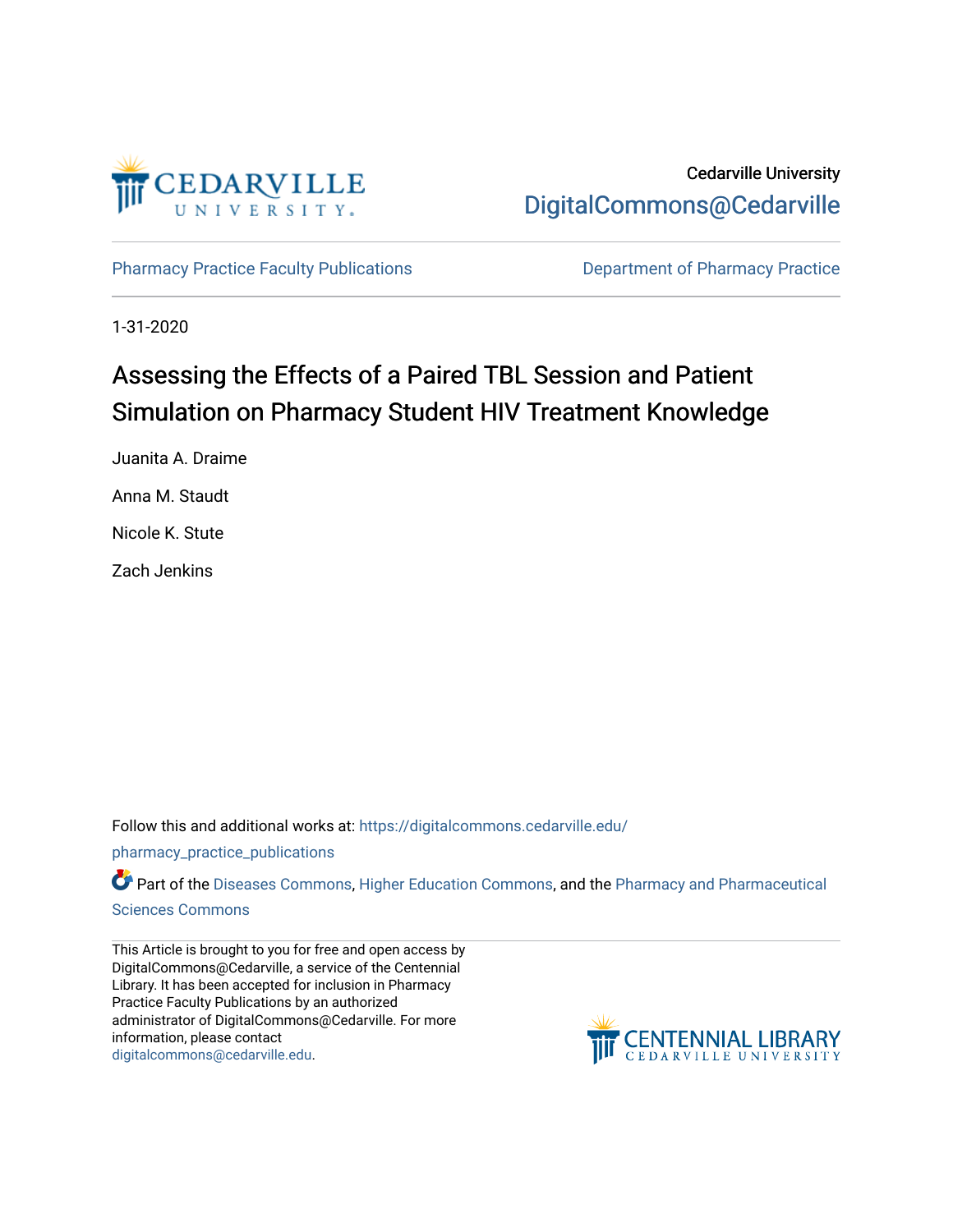# **Assessing the Effects of a Paired TBL Session and Patient Simulation on Pharmacy Student HIV Treatment Knowledge**

*Juanita A Draime, PharmD; Anna M Staudt, PharmD; Nicole Deitschmann, BSPS; Zachary Jenkins, PharmD, BCPS Cedarville University, School of Pharmacy* 

#### **ABSTRACT**

*Description of the Problem: Pharmacists can play a crucial role in monitoring, counseling, and providing adherence checks across practice pharmacy settings; but they may not gain experience in this area until after graduating from pharmacy school.* 

*Statement of Innovation: Students participated in an intentionally aligned team-based learning session followed by completion of an HIV patient treatment worksheet and an HIV patient care simulation. This sequence was assessed using the HIV Treatment Knowledge Scale.*

*Description of the Innovation: Second-year pharmacy students (N=48, 98% response rate) participated in a baseline knowledge assessment before a four-hour HIV team-based learning (TBL) session, which included the use of an online HIV Patient Management Simulator. Students were administered the scale again post-session. Three days before the simulation, students had access to an HIV patient treatment worksheet that was required to be completed before the simulation. Ten days after the initial assessment, students participated in an HIV patient simulation where they proposed a new antiretroviral plan while also addressing monitoring, barriers, and maximizing adherence for the patient. Post-simulation, students were again administered the scale. Data were analyzed using descriptive statistics, Wilcoxon and paired t-tests, as appropriate.*

*Critical Analysis: A total of 48 second-year pharmacy students participated. HIV knowledge increased significantly post-TBL (p < 0.001). Post-simulation, scores improved, but not significantly (p = 0.291). Knowledge on 15 of the 21 items on the HIV Treatment Knowledge Scale significantly improved from pre-TBL to post-simulation (* $p \le 0.025$ *).* 

*Next Steps: Future investigation should focus on the impact that HIV simulation training has on skills, abilities, confidence, and empathy.* 

**Keywords:** HIV, human immunodeficiency virus, patient simulation, education, pharmacy, active learning

#### **Description of the Problem**

Through hands-on learning and application of knowledge to unique situations, patient simulations are effective supplementations to didactic education.<sup>1</sup> Currently, there is a paucity of evidence surrounding simulated HIV patient encounters for pharmacy students. Additionally, there is a need to improve HIV knowledge and comfort among pharmacists.<sup>2</sup> One study demonstrated an increase of HIV knowledge for third-year medical students after patient simulation workshops.<sup>3-4</sup> Therefore, a simulated patient encounter with an HIV positive patient was developed and implemented in an infectious diseases course**.** 

#### **Statement of the Innovation**

Through hands-on learning and application of knowledge to unique situations, patient simulations are useful supplementations to didactic learning and aid in knowledge retention. Faculty involved in teaching the HIV content developed an intentional sequence of team-based learning,

**Corresponding author**: Juanita A Draime, PharmD Cedarville University School of Pharmacy 251 North Main Street, Cedarville, OH 45314 Phone: 937-766-7475; Email: [juanitaadraime@cedarville.edu](mailto:juanitaadraime@cedarville.edu) using an online HIV Patient Management Simulator,<sup>5</sup> and a patient simulation to allow students to apply their clinical knowledge and counseling skills. In addition, learning was assessed through pre-TBL, post-TBL and post-simulations administrations of the HIV Treatment Knowledge Scale.

#### **Description of the Innovation**

#### *Study participants*

The study was found to be exempt by the University's Institutional Review Board. Participants (N=48) were secondyear PharmD students. This study was completed during the spring semester 2018 using a pre-/post-test study design in a required infectious disease module. (Figure 1)

#### *HIV Treatment Knowledge Scale*

At the beginning of the three-week module, each student was given the HIV Treatment Knowledge Scale to complete in class via paper to establish a baseline of HIV therapy knowledge. The HIV Treatment Knowledge Scale is a 21-item scale) for measuring pharmacy student knowledge of HIV treatment issues through indicating if the answer is 'true' or 'false', or if they 'don't know.'<sup>6</sup> Some validity evidence is available indicating good test-retest reliability (r=0.83) and reliability  $(0.90)$ .<sup>6</sup> A total score is calculated with this tool by adding all correct answers and dividing by the total number of scale items, with a higher total score indicating greater HIV treatment knowledge.<sup>6</sup> Scores range from zero to 21<sup>6</sup> The validation study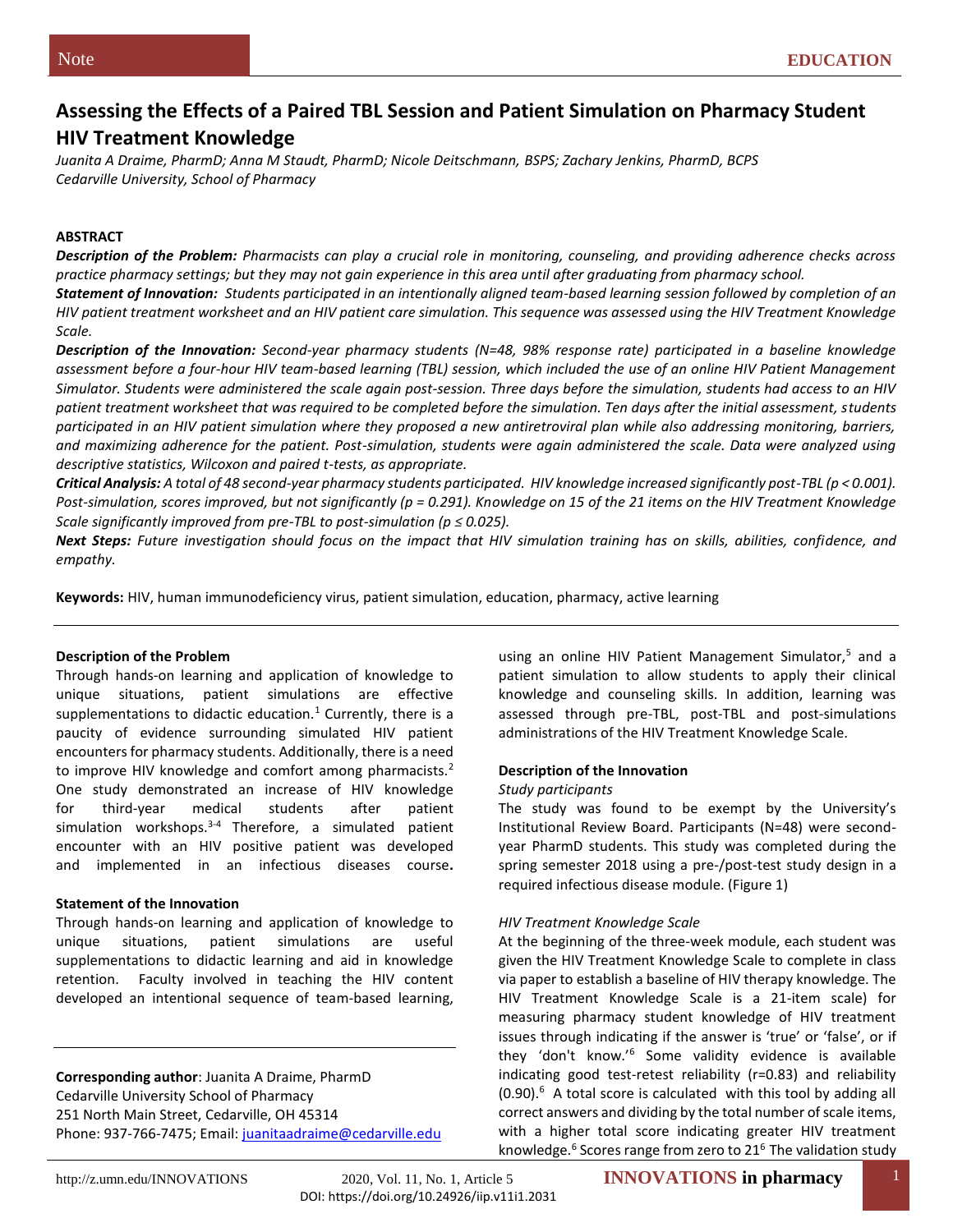also showed that scores on the HIV Treatment Knowledge Scale correlated with general knowledge of HIV after a two-week test-retest, which allowed for assessment of knowledge in this study.<sup>6</sup>

## *Team-based Learning Session*

TBL is one of the pedagogies used for the course with both students and instructors being well-versed in the implementation of TBL. Students are assigned at the beginning of each academic year to a TBL group that is used for all courses over the year. Each TBL group has between 5 to 6 students that were randomly assigned based on the following criteria: student StrengthsFinders results, gender and race/ethnicity. To keep teams balanced at least 2 students of race/ethnicity diversity where on each team as well as least 2 male students per team when possible.

Students engaged in a four-hour TBL session covering HIV. The pre-work consisted of approximately five hours of assigned reading covering HIV guidelines, including HIV background, pathophysiology, treatment, and monitoring parameters, as well as viewing online videos from YouTube related to how HIV works and medication mechanisms of action. During the session, students completed a 10-question individual readiness assessment test (iRAT) covering the pre-class material followed by an identical team readiness assessment test (tRAT). Students were given a total of 45 minutes to complete both the iRAT (20 minutes) and tRAT (25 minutes). During this time, students were not allowed to use any notes or other materials. After all teams had completed the tRAT, the questions and answers were reviewed by each team revealing their answer choices (i.e. simultaneous reporting) and classroom discussions on why answers were chosen. The instructor provided further clarification for any questions not understood. Students then listened to a mini-lecture covering HIV diagnosis, assessment, treatment, monitoring, and adherence for reinforcement. In the last two hours of the class, after the mini-lecture, students engaged in a team-based application exercise using an online HIV Patient Management Simulator.<sup>5</sup> This interactive simulation had a total of six scenarios where students were asked to choose the most appropriate treatment and monitoring options for patients based on adherence factors, laboratory values, side effects, comorbidities, and medication interactions. The simulated cases included a patient with a new HIV diagnosis regarding initial HIV therapy, a patient requiring adjustment of their HIV regimen due to complications from therapy, patients with barriers to therapy, and a patient requiring management of an opportunistic infection. Students were instructed to complete as many scenarios as possible within the time given (1.25 hours). During the last 45 minutes, the scenarios and appropriate responses were reviewed with student participation in explaining the answers chosen and instructor providing clarifications as needed. Afterward, students were administered the HIV Treatment Knowledge Scale in class via paper.

## *Patient Care Simulation*

Ten days after initial assessment and three days post-TBL session, students participated in an HIV patient care simulation. The week prior to the simulation, students were provided the patient case, as well as instructions for the simulation. The patient case consisted of a patient diagnosed with HIV two years prior that had not received treatment. The patient had oropharyngeal and esophageal candidiasis, as well as a decreased CD4 count and increased HIV viral load. The students were expected to counsel the patient on new therapies for HIV and candidiasis. Students were required to complete an HIV patient treatment worksheet that they turned in prior to interacting with the patient. The patient treatment worksheet required students to choose the most appropriate treatments for the patient's candidiasis, as well as their uncontrolled HIV. Variables that were assessed from the worksheet included: pharmacologic treatment suggestions for ART, explanations of surrogate markers and use in monitoring HIV, and explanations of any monitoring (clinical & lab) that the patient needs based on therapy choice. Following their assessment, students defined the drug, dose, schedule, duration of therapy, side effects, and other important counseling points for each treatment.

During the simulation, students were placed in the role of an Advanced Pharmacy Practice Experience (APPE) student in an HIV clinic that had been instructed to discuss their plan with the patient. During the simulation, students were not permitted to take notes or use electronic devices. Students had 15 minutes to individually counsel the patient on the following:

- 1. An appropriate antiretroviral regimen for the given patient (drug, dosage, schedule and duration of therapy, major side effects).
- 2. Any monitoring (clinical & laboratory) that the patient would need to have completed.
- 3. Surrogate markers and their use in monitoring HIV disease.
- 4. An appropriate treatment regimen for the patient's oropharyngeal candidiasis opportunistic infection (drug, dosage, schedule and duration of therapy).
- 5. Potential barriers to medication adherence and strategies to overcome these barriers and maximize treatment adherence.

The patient simulation was conducted in the pharmacy simulation clinic. Each individual patient counseling session was video-recorded for use in assessing student performance. Course faculty watched the videos to assess each student using a rubric that assessed student knowledge based on the five objectives of the simulation, plus patient interaction skills (i.e. closure and teach back, pace and flow) using a 4-point Likert scale (i.e., Unsatisfactory, Needs Development, Satisfactory, and Commendable) (available on request) The patients for the counseling simulation were played by faculty, residents or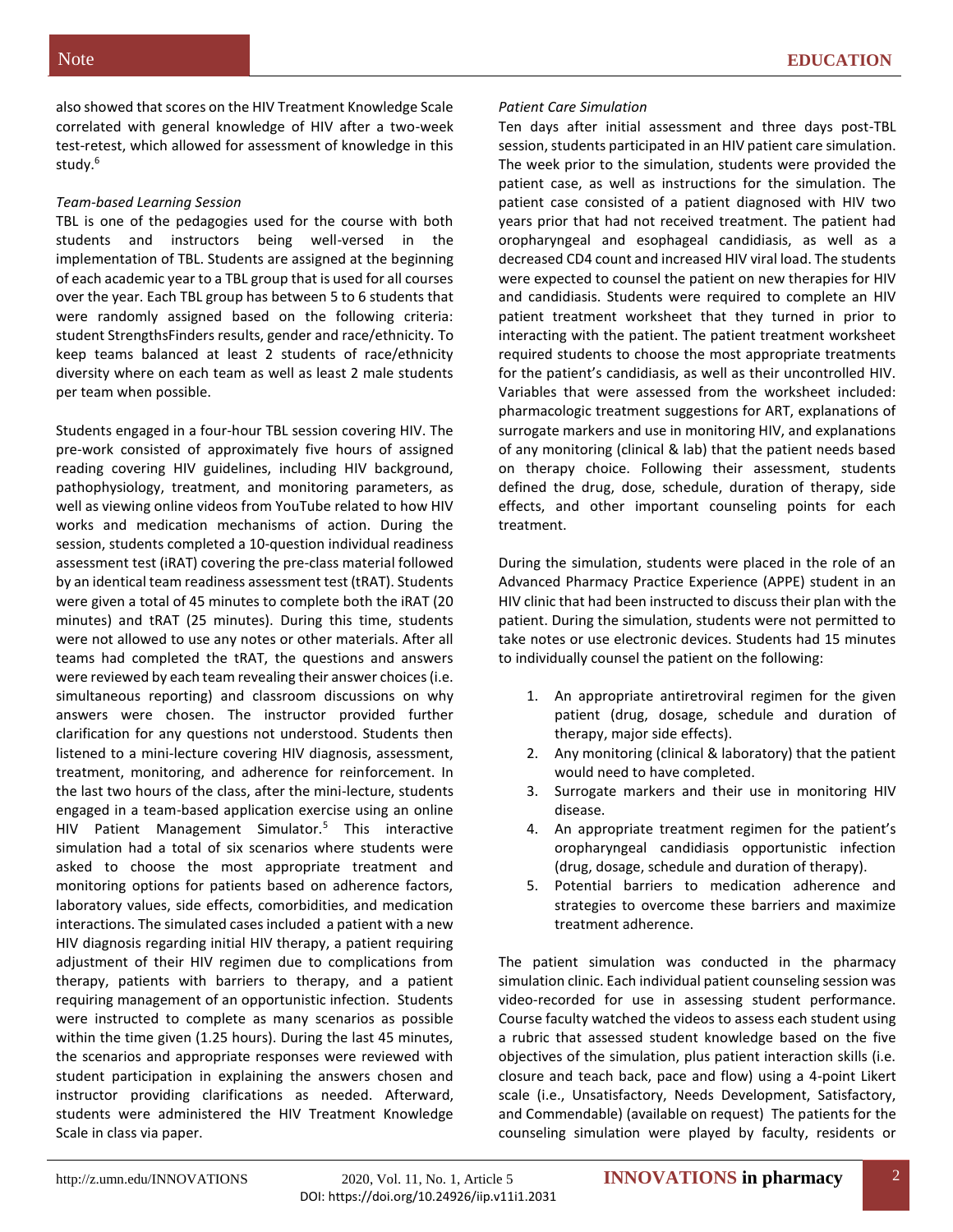Advanced Pharmacy Practice Experience (APPE) students and were given a role-play guide to ensure consistency between encounters. The patients also scored the students on their patient counseling skills (i.e. word use, professionalism, empathy) using a 4-point Likert Scale. At the end of the simulation, students completed the HIV Treatment Knowledge Scale a third time via a paper copy.(Figure 1).

## *Findings*

Data were collected and de-identified prior to analysis, and all surveys were double-keyed to ensure accuracy of entry. Data were analyzed in SPSS v. 25.0 (IBM Corp., Armonk, NY). An *a priori* ɑ = 0.05 was used for statistical significance. Descriptive statistics and a chi-square analysis were utilized to evaluate differences in demographic data.

There was a total of 48 second-year professional pharmacy students who participated in the study (18 male, 30 female). There were no significant differences in HIV treatment knowledge based on gender or ethnicity. There was a significant difference between total correct responses from pre-TBL to post-TBL and pre-TBL to post-simulation (p < 0.001), but not significantly from post-TBL to post-simulation ( $p = 0.291$ ).

Table 1 provides the total response correct based on each item. Total correct responses increased significantly from pre-TBL to post-TBL on 13 of the 21 survey items ( $p < 0.05$ ), although no significant differences were observed from post-TBL to postsimulation. Knowledge on 15 of the 21 items on the HIV Treatment Knowledge Scale significantly improved from pre-TBL to post-simulation ( $p \le 0.025$ ). Item numbers 5 and 13 had a significant increase in knowledge only from pre-TBL to postsimulation. Correct responses on 16 of the 21 items on the HIV Treatment Knowledge Scale increased from post-TBL to postsimulation, although not significantly.

#### **Critical Analysis**

The results of this study suggest that the TBL session produced an increase in HIV knowledge, which was sustained after completing a simulation experience. Although there was no statistically significant difference from post-TBL to postsimulation, there was a trend in knowledge improvement for 16 of the 21 items on the HIV Treatment Knowledge Scale. These findings may be incidental; however, the change may also not have been observable to be statistically significant due to a small sample size.

Other studies have demonstrated an increase in student knowledge following a simulation. In a medication adherence study by Sutton and colleagues, medical students took part in simulated highly active antiretroviral therapy (HAART). Students valued the experience and significantly improved their insight, attitude, and recognition towards medication adherence and its related challenges.<sup>7</sup> In a study by Serag-Bolos and colleagues, an oncology simulation significantly improved pharmacy student therapeutic knowledge.<sup>4</sup> One way to use a

simulation event alongside of a TBL session that would allow for a better reinforcement of student knowledge would be to have a debriefing session with the students immediately following the simulation with a faculty member to allow for reinforcement or correction of observed concepts and skills. Additionally, the simulation event could be designed in a manner that would reinforced correct concepts that would help in reinforcement of knowledge learned during the didactic session.

The knowledge test that was utilized in this study was neither designed nor intended to capture skills-based outcomes. The patient care simulation was an application of the knowledge students have acquired during their preparation for and participation in the TBL session. This activity addresses the Accreditation Council for Pharmacy Education (ACPE) Standards 3 and 10, as well as the Center for the Advancement of Pharmaceutical Education (CAPE) Outcomes 3 and 4.8,9 Both the ACPE Standards and CAPE Outcomes recognize the clear and significant role of communication on patient care. This simulation allows the students to engage in active learning while practicing communication skills. While this study was not mapped to Entrustable Professional Activity (EPA) domains or the Pharmacists' Patient Care Process (PPCP), the simulation could be beneficial in meeting such outcomes and in emulating the PPCP, as students worked through collecting information, assessing information, planning care, implementing the plan, and discussing monitoring and follow-up.

To better assess student development, a scale to assess EPAs and/or the PCPP can be utilized in future research, as the treatment knowledge scale does not measure student development. Another limitation was faculty and students played the patient role without stringent guidelines regarding patient sexuality and how to respond to questions or with questions to student learners. Actors may provide a more realistic patient role in simulations, as they would more closely portray an actual patient.<sup>10</sup>

#### **Next Steps**

Similar activities at other institutions may assist in preparing students for future practice. However, further research should examine the impact on skills and abilities, student confidence, and student empathy through this experience. In the future, we plan to use the online National HIV curriculum to better prepare students for the TBL session through course modules and self-study cases.

**Acknowledgements:** Dr. Louise Balfour and colleagues for allowing the use of the HIV Treatment Knowledge Scale. **Funding/Support:** This work was supported by Cedarville University School of Pharmacy research grants. **Conflicts of Interest:** None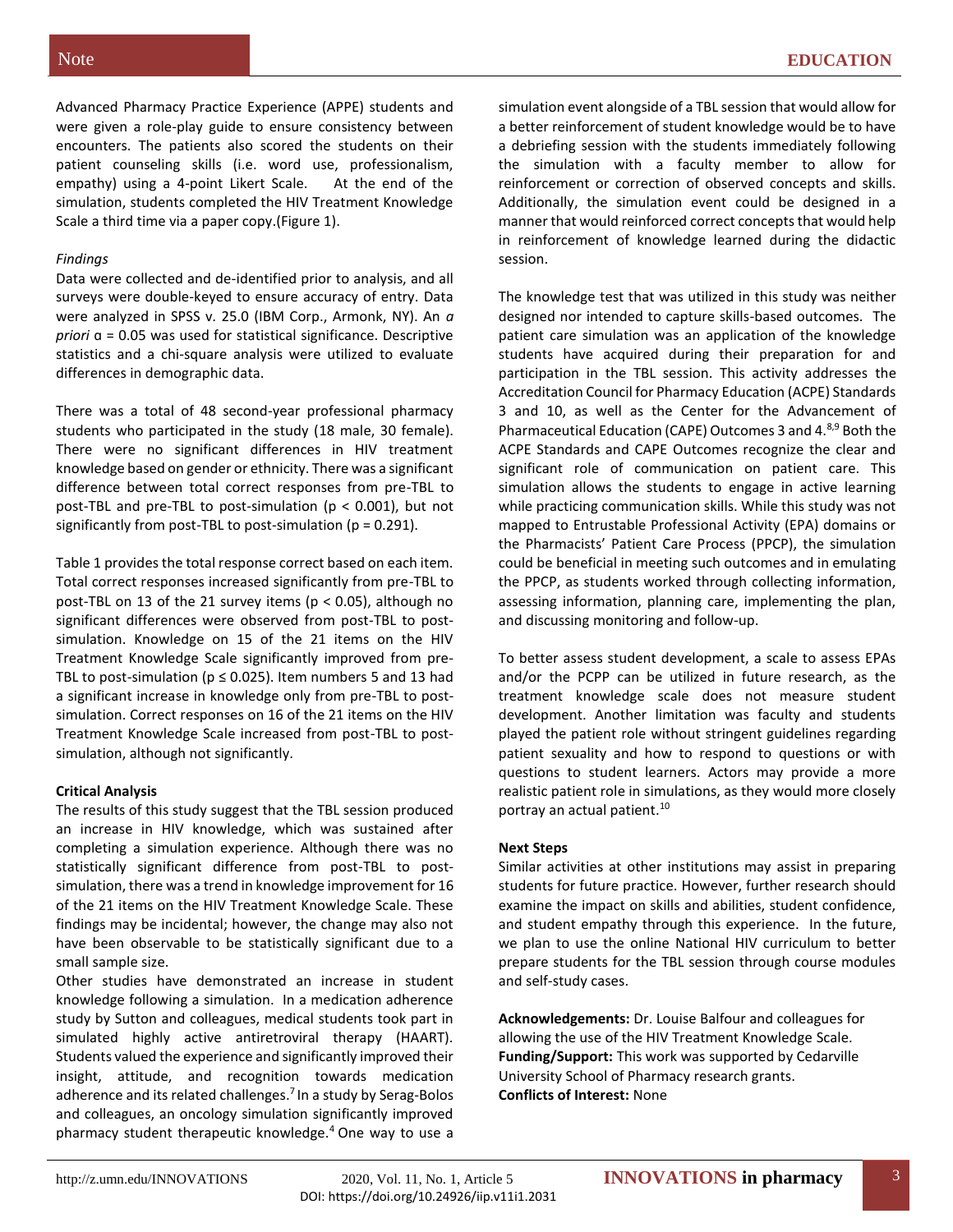# **REFERENCES**

- 1. Schafer JJ, Gill TK, Sherman EM, McNicholl IR. ASHP guidelines on pharmacist involvement in HIV care. *Am J Health Syst Pharm.* 2016:e72. DOI: [10.2146/ajhp150623](https://doi-org.cedarville.ohionet.org/10.2146/ajhp150623)
- 2. Davis Pate M, Shell AT, King SR. Assessing pharmacists' perspectives of HIV and the care of HIVinfected patients in Alabama. *Pharm Pract (Granada).* 2012;10:188-193. DOI: 10.4321/s1886- 36552012000400002
- 3. Haist SA, Lineberry MJ, Griffith CH, Hoellein AR, Talente GM, Wilson JF. Sexual history inquiry and HIV counseling: Improving clinical skills and medical knowledge through an interactive workshop utilizing standardized patients. *Adv Health Sci Educ*. 2008;13:427-434. DOI: 10.1007/s10459-006-9053-z 4.
- 4. Serag-Bolos ES, Chudow M, Perkins J, Patel RV. Enhancing Student Knowledge Through a Comprehensive Oncology Simulation. *Am J Pharm Educ*. 2018;82(3):6245. DOI: 10.5688/ajpe6245
- 5. Daar ES, Elion RA. Virtual HIV Patient Management Simulator: Translating Optimal Treatment Strategies into Practice via a Virtual Clinical Training Environment. https://alivesim.com/cme/vindico-hivsim. Published December 20, 2016. Accessed January 7, 2020.
- 6. Balfour L, Kowal J, Tasca GA, et al. Development and psychometric validation of the HIV Treatment Knowledge Scale. *AIDS Care.* 2007;19:1141-1148. DOI: 10.1080/09540120701352241
- 7. Sutton EL, Transue ER, Comes S, Paauw DS. Placebo HAART regimen as a method for teaching medication adherence issues to students. *J Gen Intern Med*. 2005;20(6):541-545. DOI: 10.1111/j.1525- 1497.2005.0096.x
- 8. Accreditation Council for Pharmacy Education. Accreditation standards and key elements for the professional program leading to the doctor of pharmacy degree: Standards 2016*.* https://www.acpeaccredit.org/pdf/Standards2016FINAL.pdf. Published February 2, 2015. Accessed November 29, 2018.
- 9. Medina MS, Plaza CM, Stowe CD, et al. Center for the Advancement of Pharmacy Education 2013 educational outcomes. *Am J Pharm Educ.* 2013;77:162. DOI: 10.5688/ajpe778162
- 10. Bell SK, Pascucci R, Fancy K, Coleman K, Zurakowski D, Meyer EC. The educational value of improvisational actors to teach communication and relational skills: perspectives of interprofessional learners, faculty, and actors. *Patient Educ Couns.* 2014;96:381-388. DOI: 10.1016/j.pec.2014.07.001

# **Figure 1: Timeline of the Intervention**